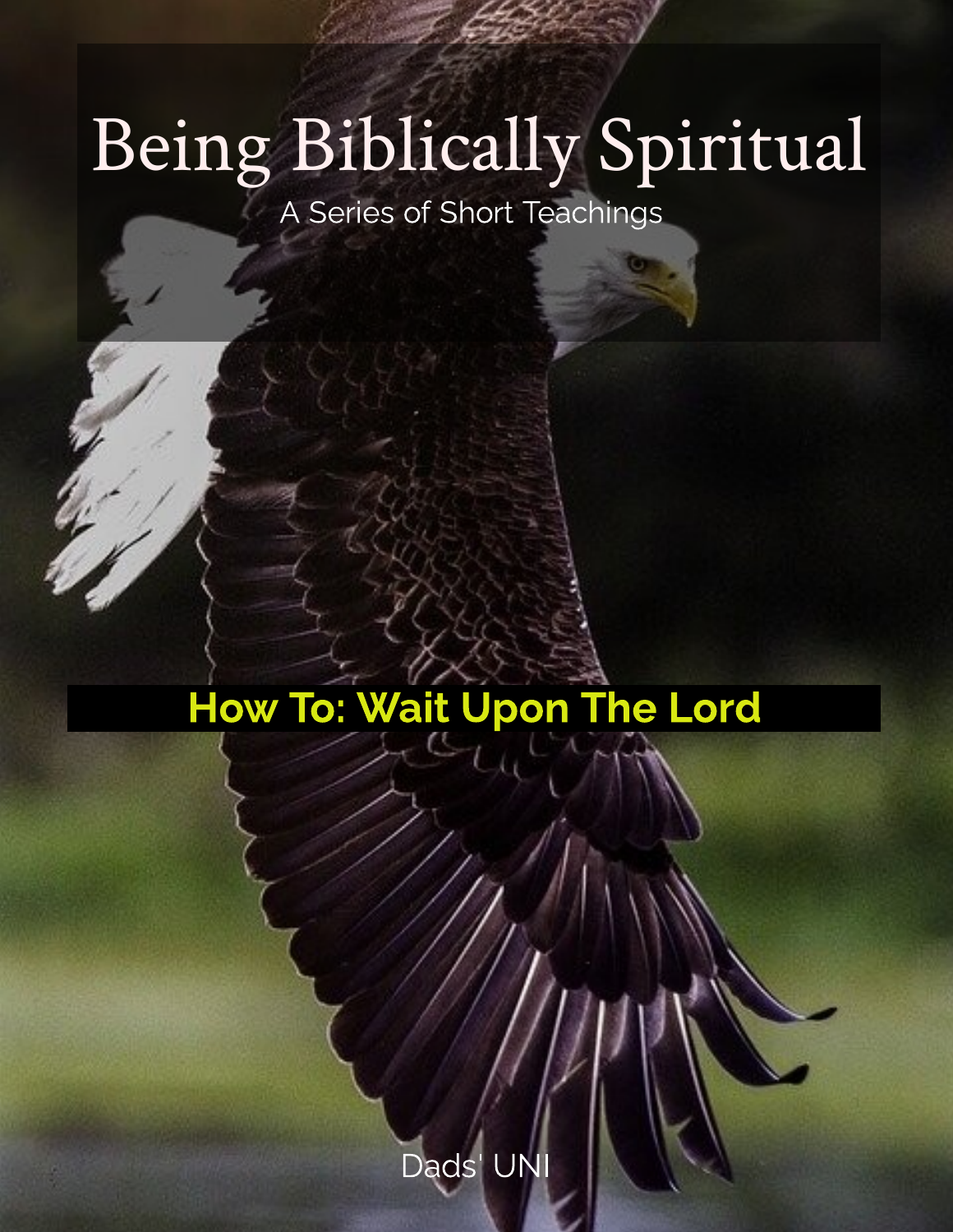## Table Of Contents

| Introduction                                             | 3  |
|----------------------------------------------------------|----|
| <b>Scripture Reference</b>                               | 3  |
| <b>Biblical Principles for believers to access</b>       | 3  |
| <b>Wait Upon The Lord</b>                                | 4  |
| <b>Renew Their Strength</b>                              | 5  |
| The Biblical Principle of Exchange                       | 5  |
| <b>Biblical Examples of The Principle of Exchange</b>    | 6  |
| How can we Mount Up Like Eagles?                         | 8  |
| How can we Run and Not Grow Weary or Walk and Not Faint? | 9  |
| The Ministry Of Dads' UNI                                | 10 |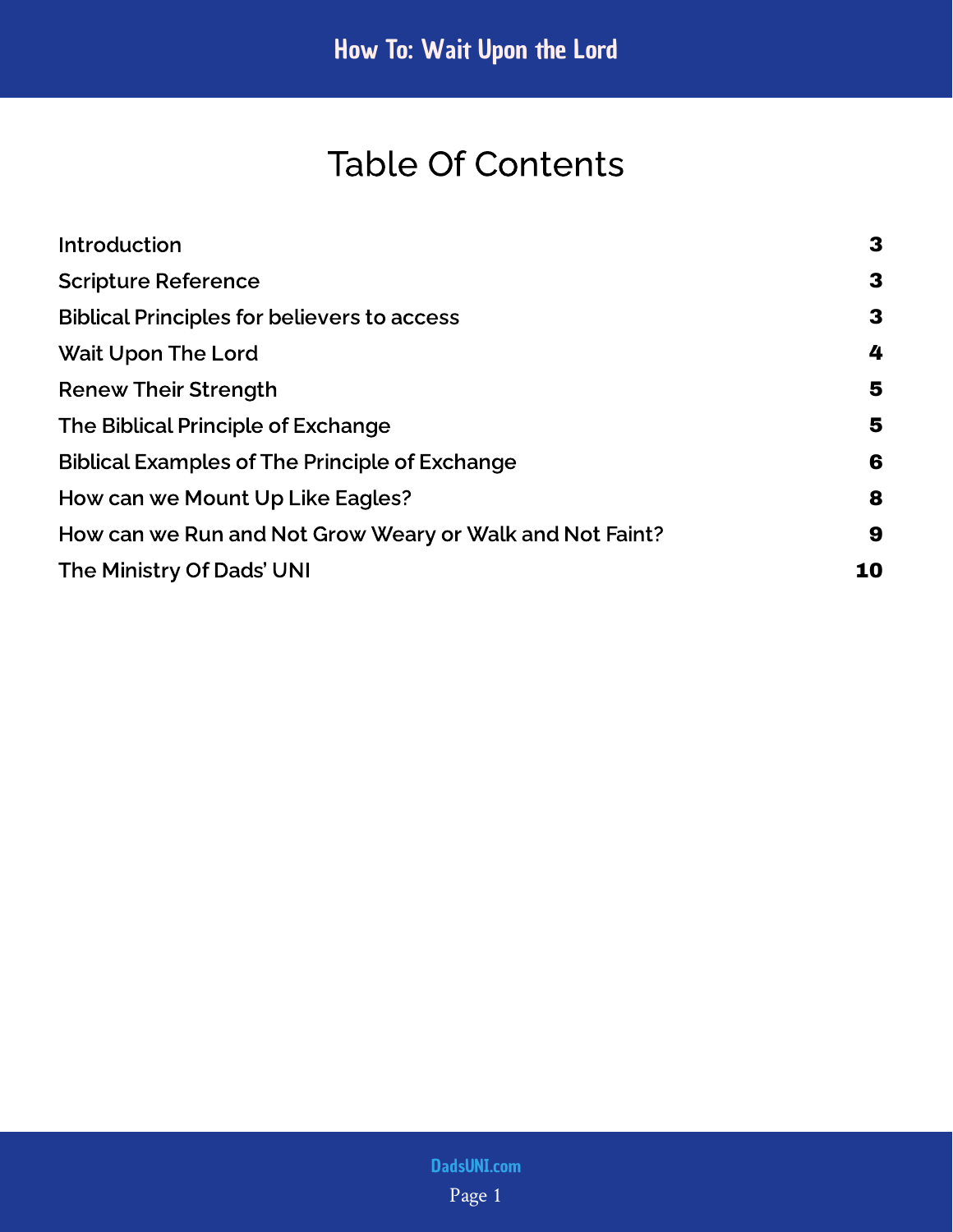#### Being Biblically Spiritual

 Being Biblically Spiritual is a collection of short teachings that focus on the practical application of some of the spiritual truths found within the scriptures of the Bible. In no way should this be considered an exhaustive list, nor should it be considered the only way to spiritually apply these biblical truths. We hope that you find simple spiritual keys that will encourage and inspire your Christian faith and daily spiritual walk with God.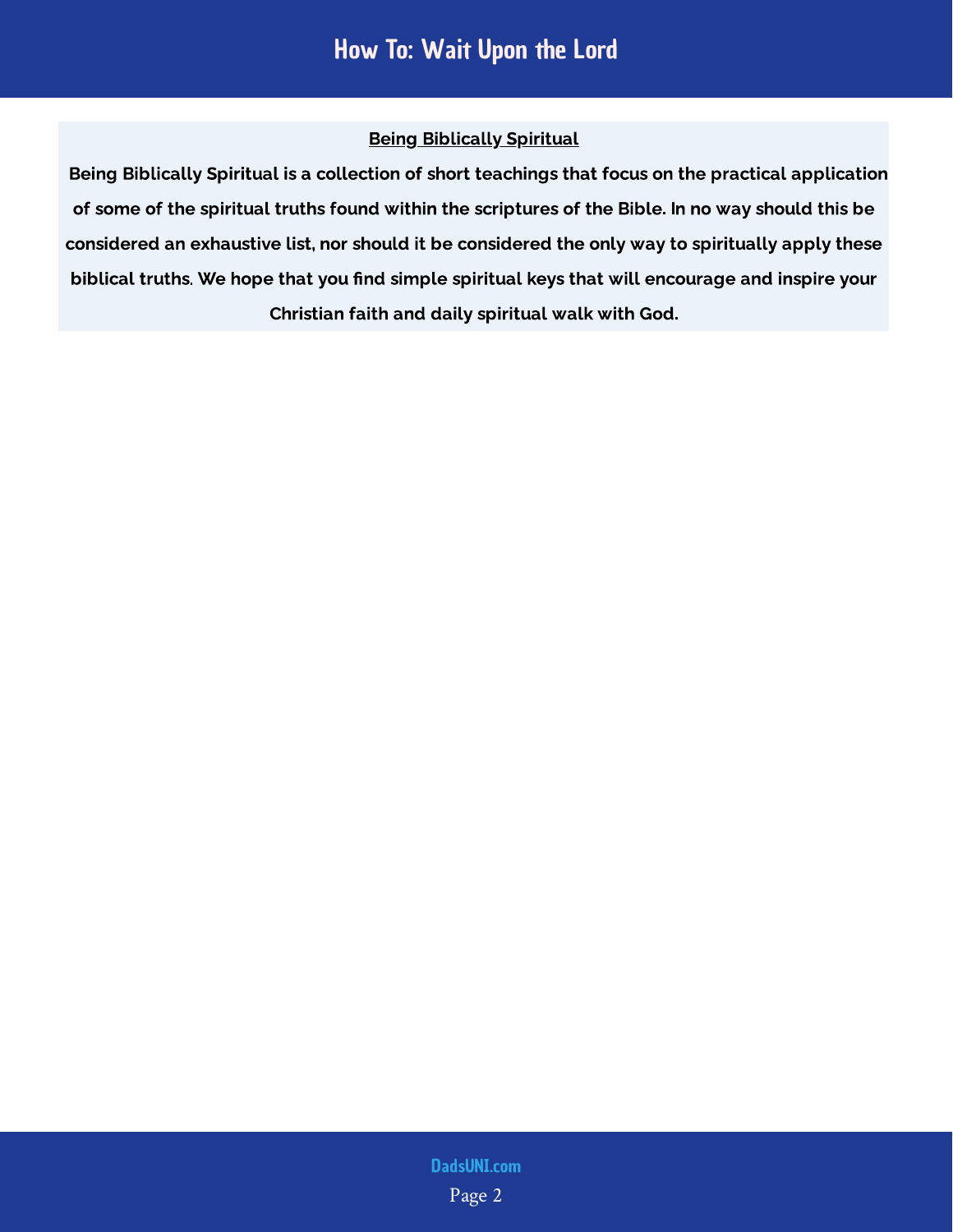## <span id="page-3-0"></span>Introduction

As we continue the How-To Series we are identifying specific biblical principles that are found in scripture and explaining how we can apply them in our daily spiritual walk with God. Grabbing hold of these simple principles can revolutionize your prayer life and help you to find your God-ordained position in Christ.

I hope that as you read and meditate upon these teachings you may find the heavenly joy that is available to all of God's children. That you would be equipped and empowered daily to step into a closer walk with and trust upon our Saviour Jesus Christ

#### <span id="page-3-1"></span>Scripture Reference

But those who wait on the Lord Shall renew their strength; They shall mount up with wings like eagles, They shall run and not be weary, They shall walk and not faint

(Isaiah 40:31)

## <span id="page-3-2"></span>Biblical Principles for Believers to Access

Throughout God's Word, we occasionally find specific scriptures that have the potential for far wider application in our spiritual lives. This is because they hold within them a promise and spiritual principle that we as believers can learn from initially and then as disciples of Christ apply in our daily lives.

In my own experience both as a believer and as a minister I have found God's people hungry for practical keys that can help them experience a closer walk with their Saviour. It takes time to grow and develop the spiritual maturity we all desire, but finding powerful biblical principles in the Scriptures can greatly assist us in this endeavor.

> Page 3 [DadsUNI.com](https://www.dadsuni.com/)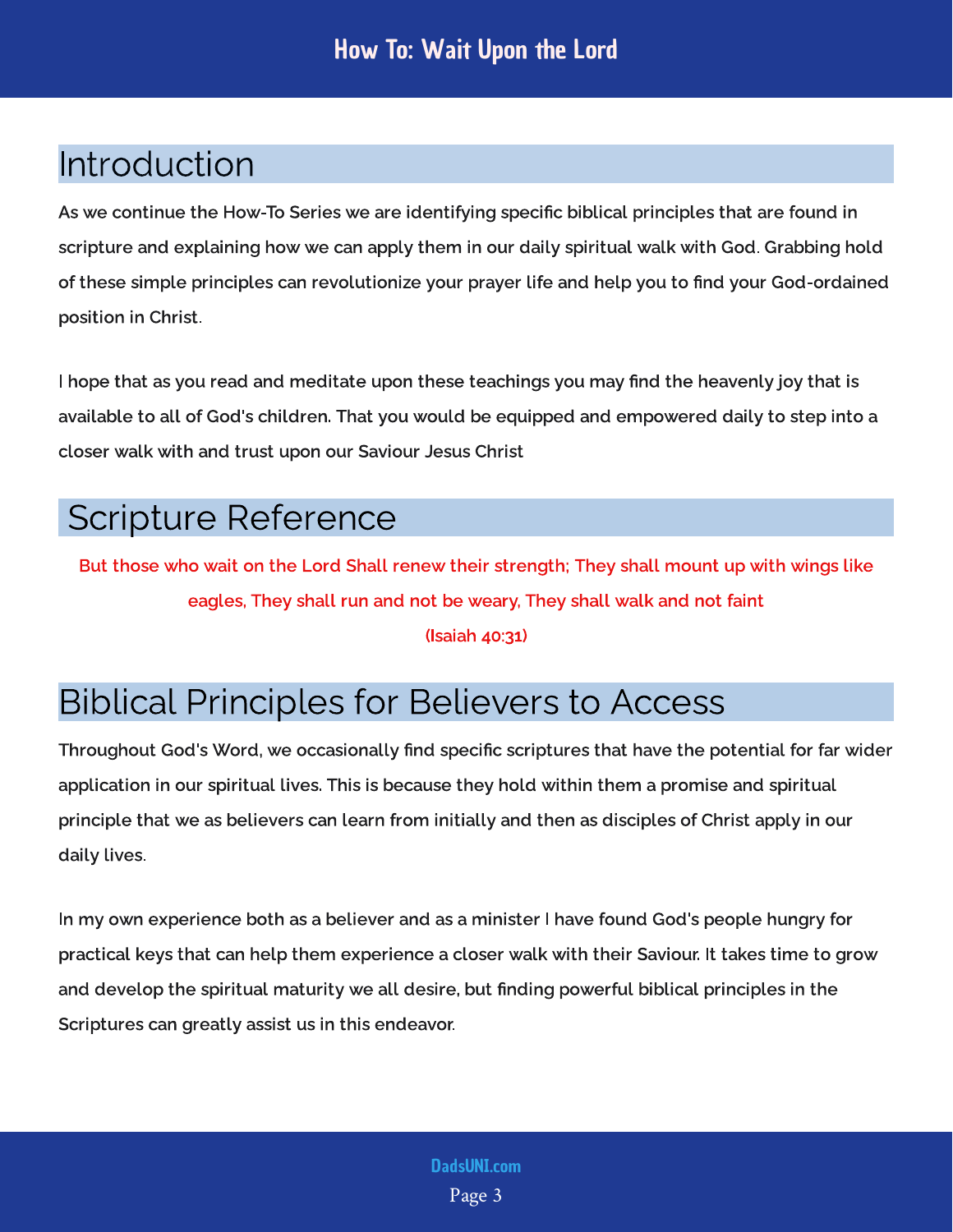## <span id="page-4-0"></span>Wait Upon The Lord

#### "But those who wait on the Lord"



To understand what the writer was referring to in this scripture we must take a look at the original language that it was written in, which in this case was Hebrew.

The word 'wait' in Isaiah 40:31 is the Hebrew word 'qavah'

The literal meaning of this word is or, "to bind together like a cord." "the twisting or winding of a strand of cord or rope."

Earlier in my life when I enjoyed some time traveling, I spent a season living in the beautiful rainforest of North Queensland, Australia. While living there I often enjoyed a cool and refreshing swim in the crystal clear waters that flowed through the forest. Afterward, as I

walked home, I appreciated the sight of ancient trees with huge vines climbing up them and wrapped around them. Little did I know that this memory would one day be used by God to teach me this principle from His word!

Therefore the literal meaning of "waiting upon the Lord" is to bind vourself to Him or like a vine climbs up a tree. This is achieved through opening up our hearts to His indwelling Holy Spirit and drawing close to Him in our spiritual imagination. bind yourself to Him twist yourself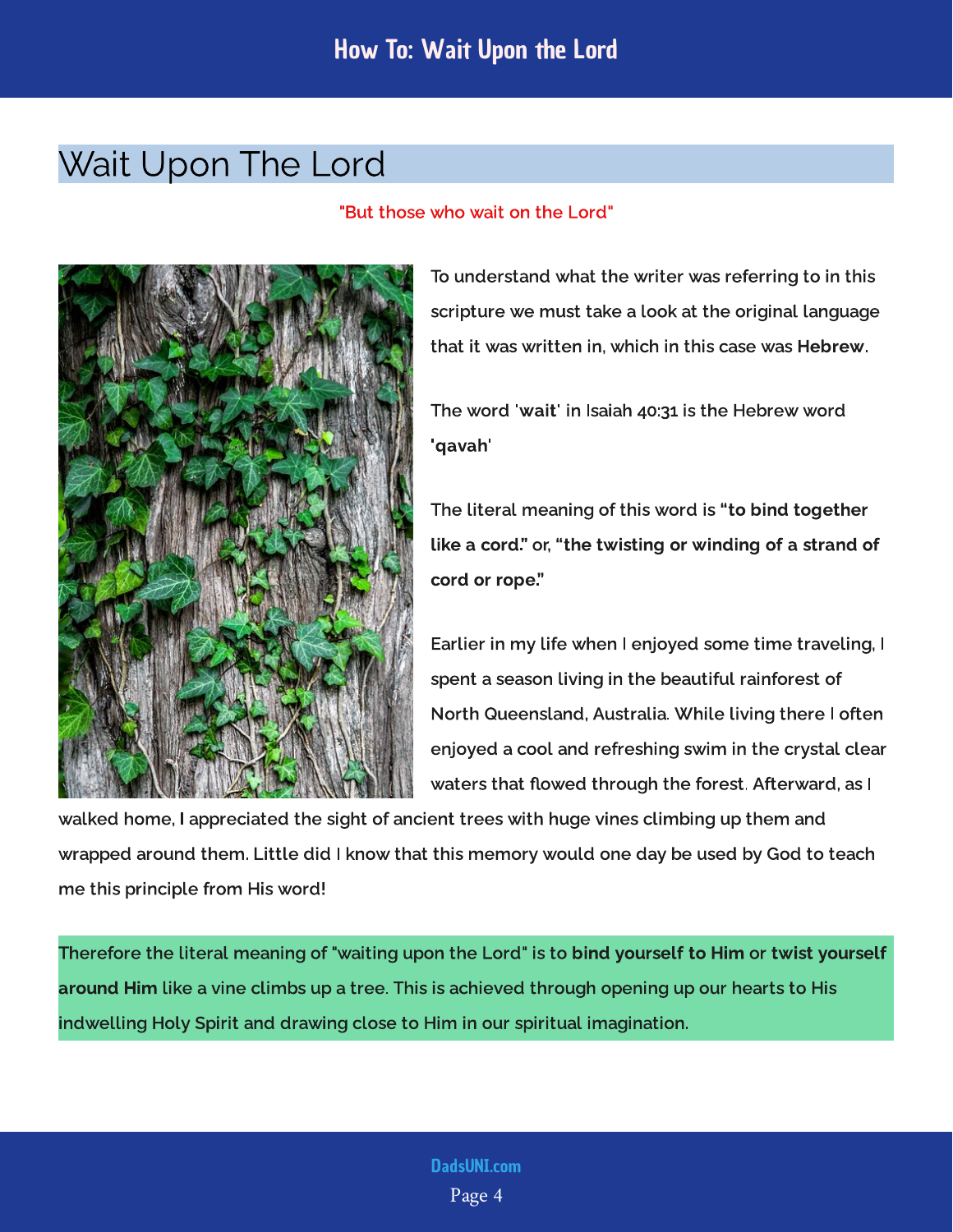## <span id="page-5-0"></span>Renew Their Strength

#### "Shall renew their strength"

The Hebrew word for 'renew' in Isaiah 40:31 is 'halap'

which has the following meaning :

To change, substitute, alter, change for better, renew.

## <span id="page-5-1"></span>The Biblical Principle of Exchange

"But those who wait on the Lord Shall renew their strength"

Therefore if we combine these two Hebrew words together they literally say:

"But those who bind themselves to or twist around the Lord shall substitute or exchange their strength for His strength"



 These days many of the exchanges are done instantly by using smartphones or debit cards. We all make exchanges every day. We exchange hours of our life to an employer for a weekly paycheck, then we exchange some of that money received for groceries at the store and other things that we tend to need daily. These are Natural Exchanges.

When I grew up we would keep all our small change in a safe place and save up for something we wanted, and when we finally had the amount required we would happily go off to the store and exchange our savings for the product. This is a Natural Exchange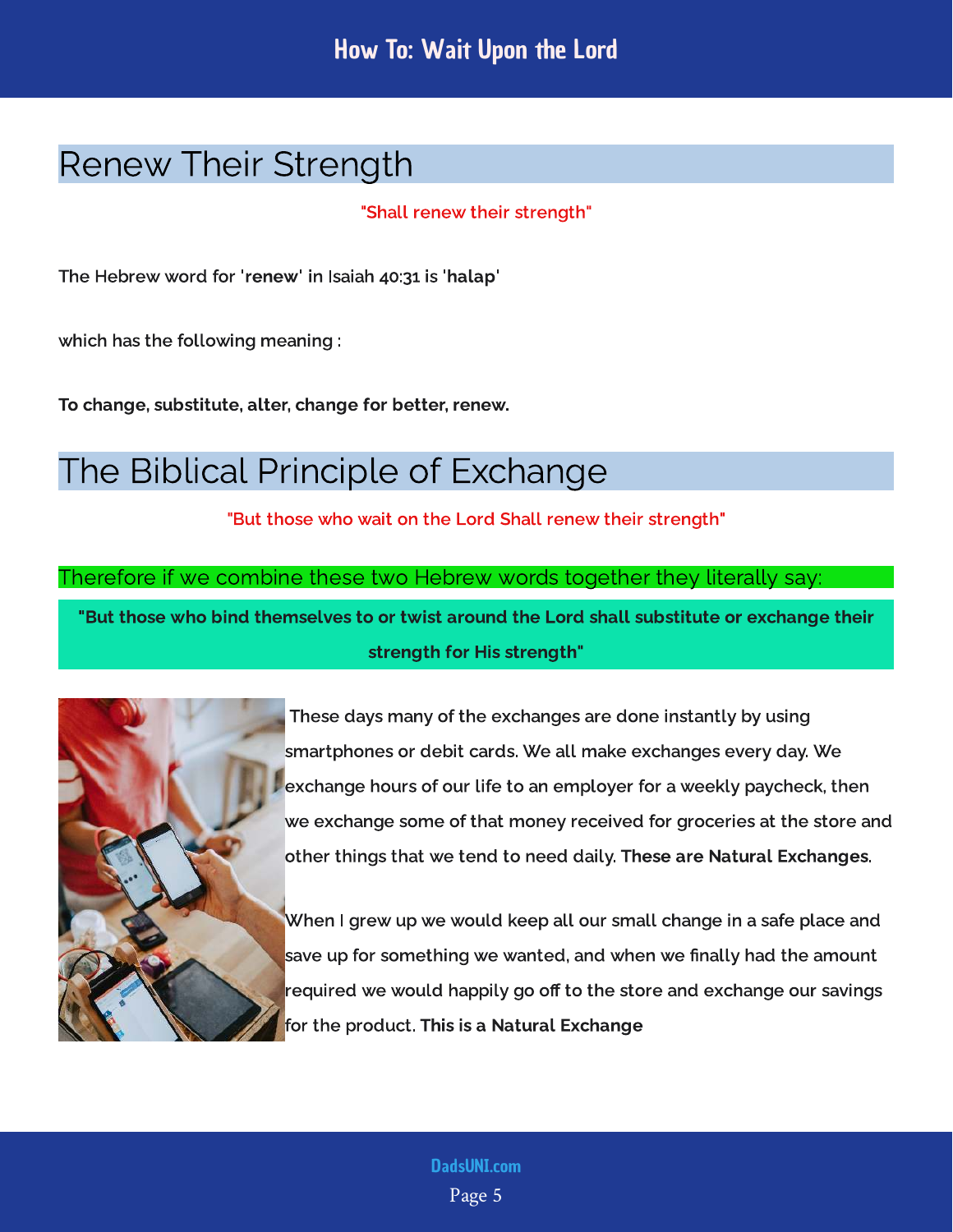#### How To: Wait Upon the Lord

Even before my childhood, many people operated upon a barter system where they exchanged the products that they had for the products that others had. Sometimes they had more eggs than they wanted and they exchanged them for some vegetables that their neighbor grew. These also were Natural Exchanges

As we spend time in God's presence, drawing closer to Him through humbling ourselves in prayer and seeking His wi<mark>sdom in His Word,</mark> and <mark>loving Him in praise and worship</mark> we can begin to thank Him for His strength flowing into our lives. Empowering our bodies and minds with His ability. His grace, and mercy, His joy and freedom. His provision and abundance. These are Spiritual Exchanges

#### <span id="page-6-0"></span>Biblical Examples of The Principle of Exchange

(Psalm 27:14) Wait on the Lord; Be of good courage, And He shall strengthen your heart; Wait, I say, on the Lord!

\* For those times when you may feel that you can't go on any further God will strengthen your heart and renew your courage as you wait upon His strength!

(Psalm 30:11) You have turned for me my mourning into dancing; You have put off my sackcloth and clothed me with gladness

\* God's presence in our lives can transform times of mourning and replace them with dancing and gladness

(John 15:5) "I am the vine, you are the branches. He who abides in Me, and I in him, bears much fruit; for without Me you can do nothing

\* By abiding in His presence we can increase our fruitfulness in our Christian walk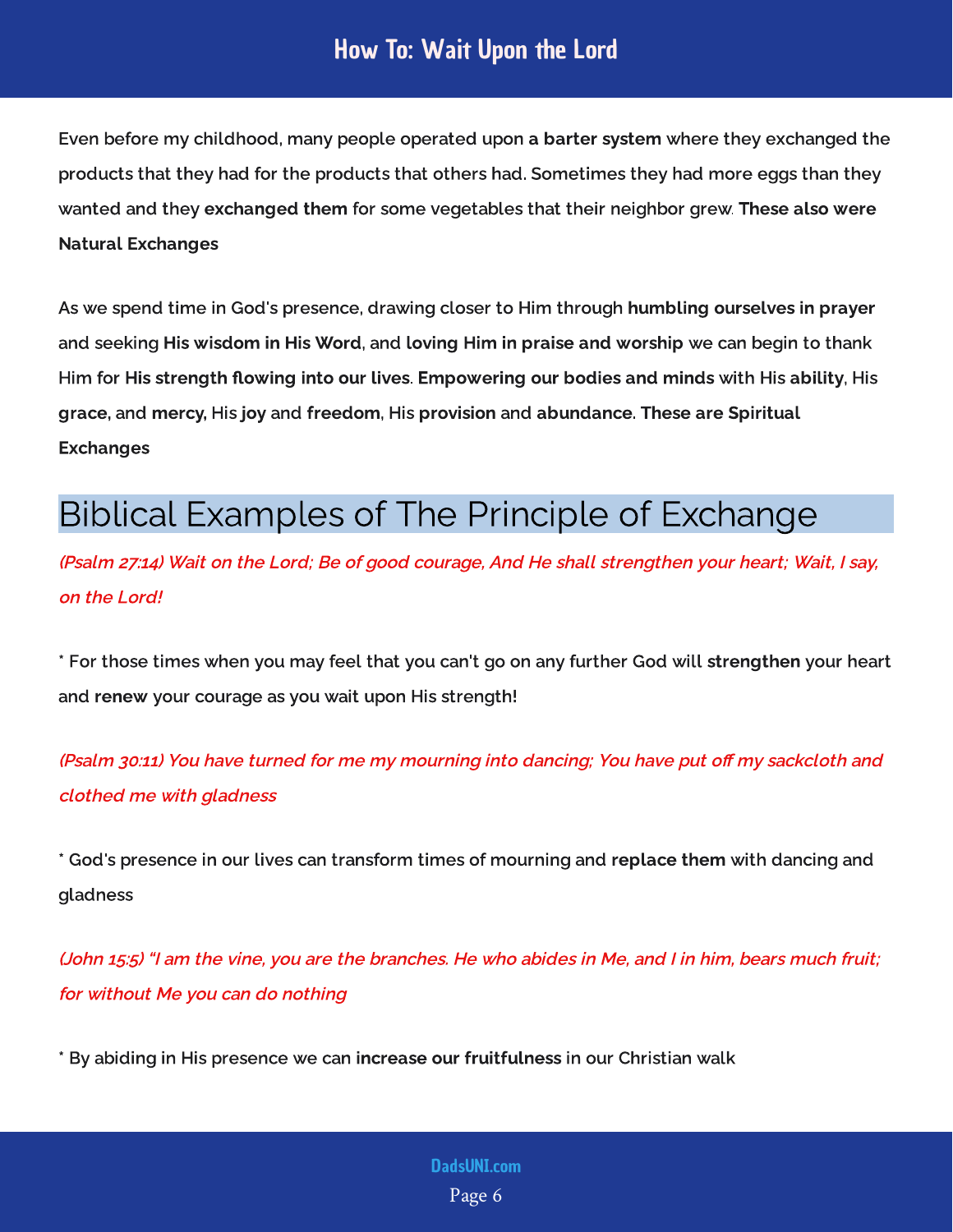#### How To: Wait Upon the Lord

(Isaiah 61:3) To console those who mourn in Zion, To give them <mark>beauty for ashes,</mark> The <mark>oil of joy for</mark> mourning, The garment of praise for the spirit of heaviness; That they may be called trees of<br>. righteousness, The planting of the Lord, that He may be glorified."

\* If we are feeling low or depressed, waiting upon the Lord enables us to exchange our sadness for joy by entering into praise. This is one of the best examples of spiritual exchange in scripture.

#### (Hebrews 11:34-35)

... quenched the violence of fire, escaped the edge of the sword, out of weakness were made strong, became valiant in battle, turned to flight the armies of the aliens. Women received their dead raised to life again.....

\* God's supernatural strength and protection are available to all those who learn to enjoy His presence often

(Isaiah 53:4-5) Surely He has <mark>borne our griefs</mark> And <mark>carried our sorrows</mark>; Yet we esteemed Him stricken, Smitten by God, and afflicted. But He was <mark>wounded for our transgressions</mark>, He was <mark>bruised</mark> for our iniquities; The chastisement for our peace was upon Him, And by His stripes we are healed<br>.

\* Forgiveness, Peace, and Healing are ours in Christ through faith in the wonderful promises He has given us in His Word, the Bible.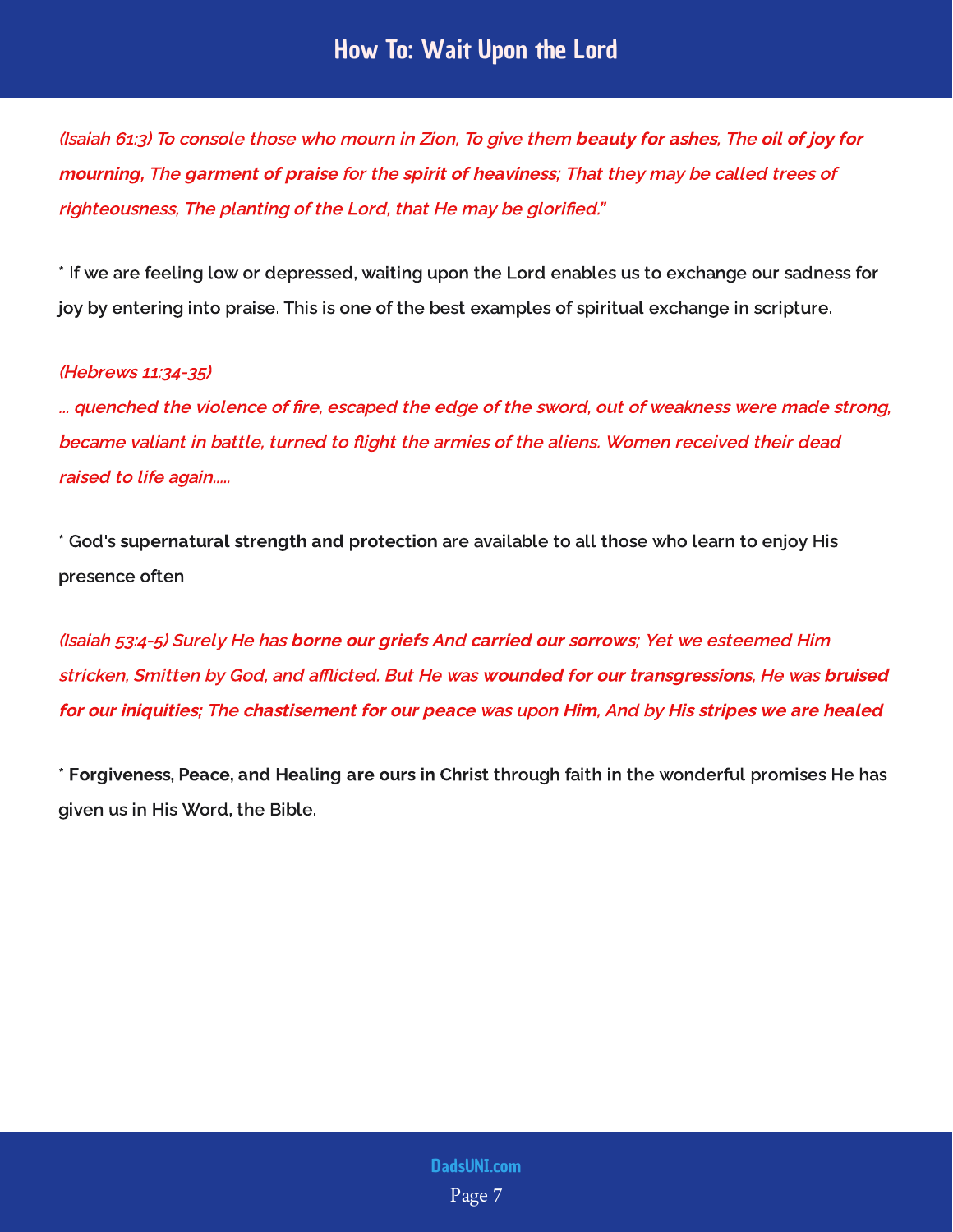## <span id="page-8-0"></span>How can we Mount Up Like Eagles?

(1 Corinthians 2:14) But the natural man does not receive the things of the Spirit of God, for they are foolishness to him; nor can he know them, because they are spiritually discerned

When God speaks about mounting up like eagles there are several analogies that we could use, but today I would like to focus on two of my favorites. Eagles often nest either at the top of tall trees or inaccessible places upon the summit of a mountain. From these positions, they can launch into the sky as they search for **up-draughts** that will take them to the thermal winds where they can <mark>soar</mark> for extended periods with little or no physical effort. When we learn how to wait upon the Lord it's like finding the thermal winds that can help us soar effortlessly into the heavens with God!

Everything becomes easier to accomplish when we begin to work WITH God, rather than merely FOR God!

As they climb to great heights upon the thermals they begin to scan the land far below them by using what has been classified by some researchers as [Eagle Vision](https://www.youtube.com/watch?v=gWRK8Sa8LRw)

This ability allows them to spot prey from miles away even though it is well camouflaged. Spiritual discernment is sometimes explained as the ability to see or know things that can not be seen or known by our natural senses but instead come through the revelation of the Holy Spirit.

\* As believers grow in their ability to walk closely with the Holy Spirit they will find a deeper sense and understanding of what God is doing and saying in their lives.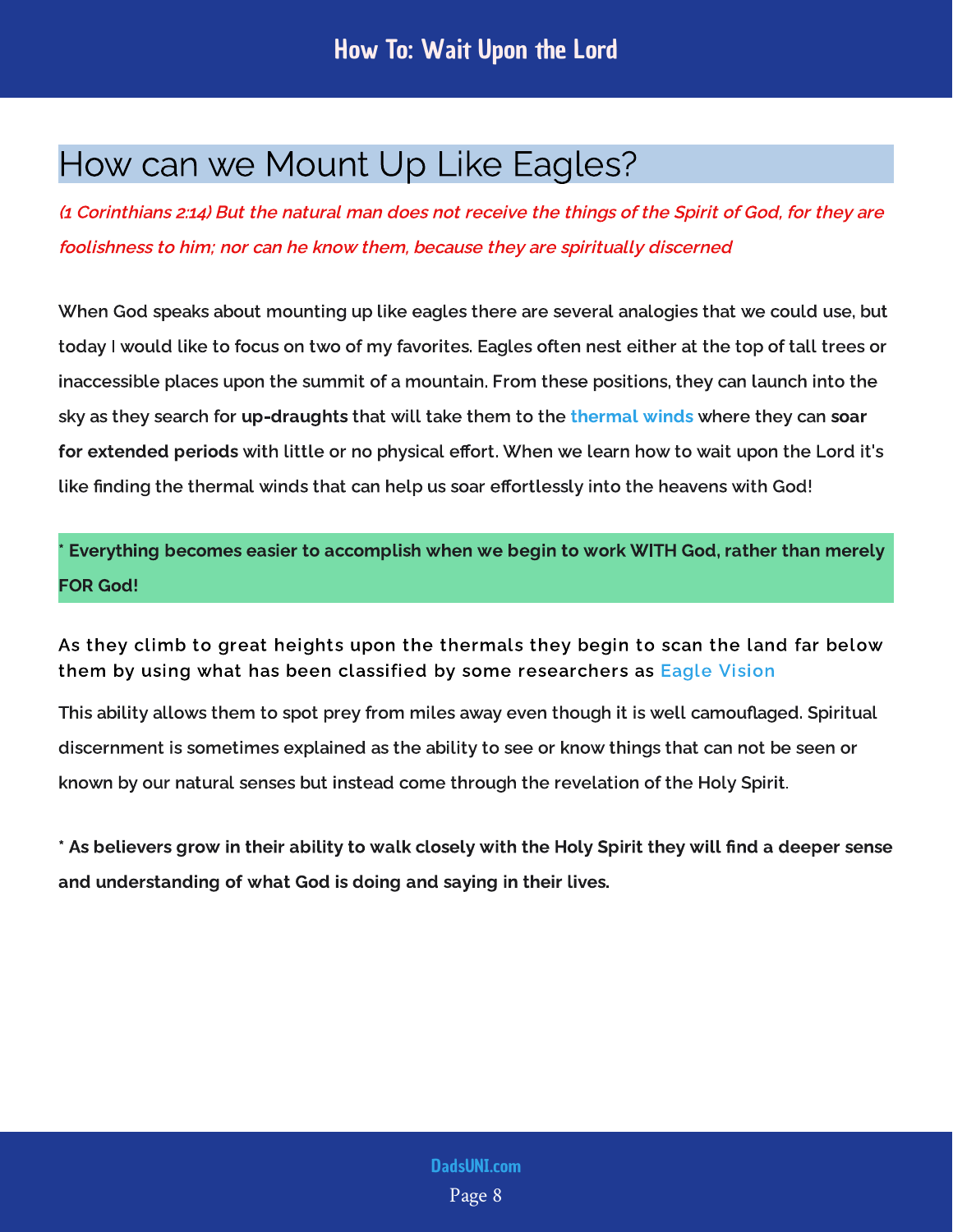#### <span id="page-9-0"></span>How can we Run and Not Grow Weary or Walk and Not Faint?

(Hebrews 10:36) For you have need of endurance, so that after you have done the will of God, you may receive the promise

(Galatians 6:9) And let us not grow weary while doing good, for in due season we shall reap if we do not lose heart

It has been said that walking with God throughout life is a marathon race rather than a sprint. It is therefore vital that we find a strategy that works, and which we can maintain long-term so that we can last the distance.

One of the greatest keys to successfully walking with God is to make Him and keep Him as th<mark>e first</mark> love of vour life. When spending time with Jesus becomes the most joyful experience in your life. vou will be draw<mark>n to Him often</mark> throughout the day.

The result of waiting upon Jesus and spending time with Him will be an overflow of the abundant life He promised us! Courage is renewed, faith is renewed, strength and endurance are renewed, hope and joy are renewed.

When we wait upon the Lord we have more life than we need, so we can shine our light brightly for God and share the overflowing life with many of those we meet throughout our day.

(John 10:10) The thief does not come except to steal, and to kill, and to destroy. I have come that they may have life, and that they may have it more abundantly

God Bless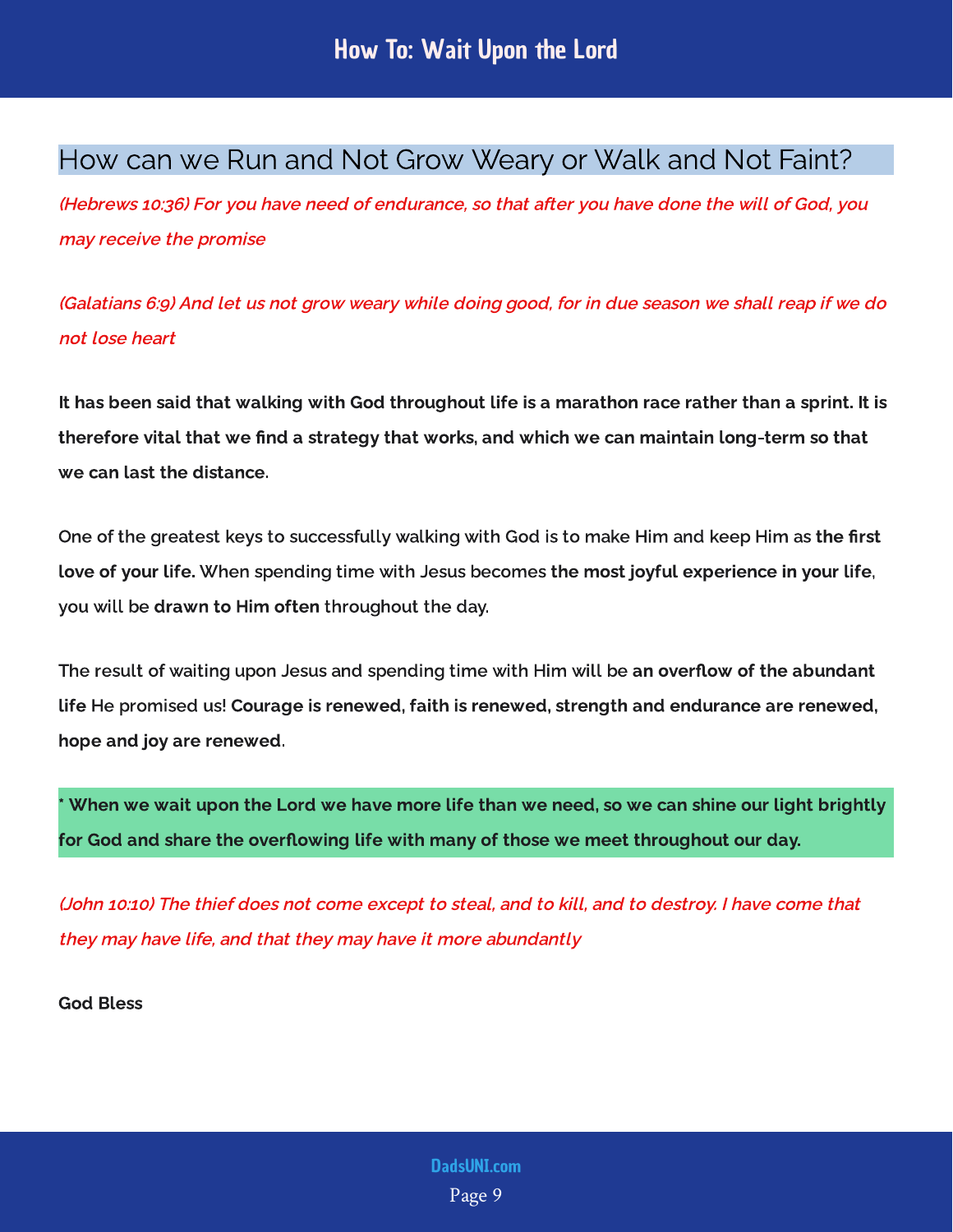## <span id="page-10-0"></span>The Ministry Of Dads' UNI

Dads' UNI is an Online Ministry based in Australia and is focused on providing simple biblical teaching to assist young men in Growing Families God's Way.

All Dads' UNI resources are provided free of charge, and we encourage those who enjoy our teachings to share them freely among family and friends.

Dads' UNI can be found online in the following locations:

Facebook: <https://www.facebook.com/Dadsuni/>

Instagram:<https://www.instagram.com/dadsuni/>

You Tube: [https://www.youtube.com/channel/UCV1vuth1FMmKxiJw\\_xQZpQg](https://www.youtube.com/channel/UCV1vuth1FMmKxiJw_xQZpQg)

Website: <https://www.dadsuni.com/>

We hope you enjoyed this eBook and will visit Dads' UNI online regularly to see our  [latest blogs](https://www.dadsuni.com/parenting-blog) and [eBooks](https://www.dadsuni.com/ebook-library)

> Page 10 [DadsUNI.com](https://www.dadsuni.com/)